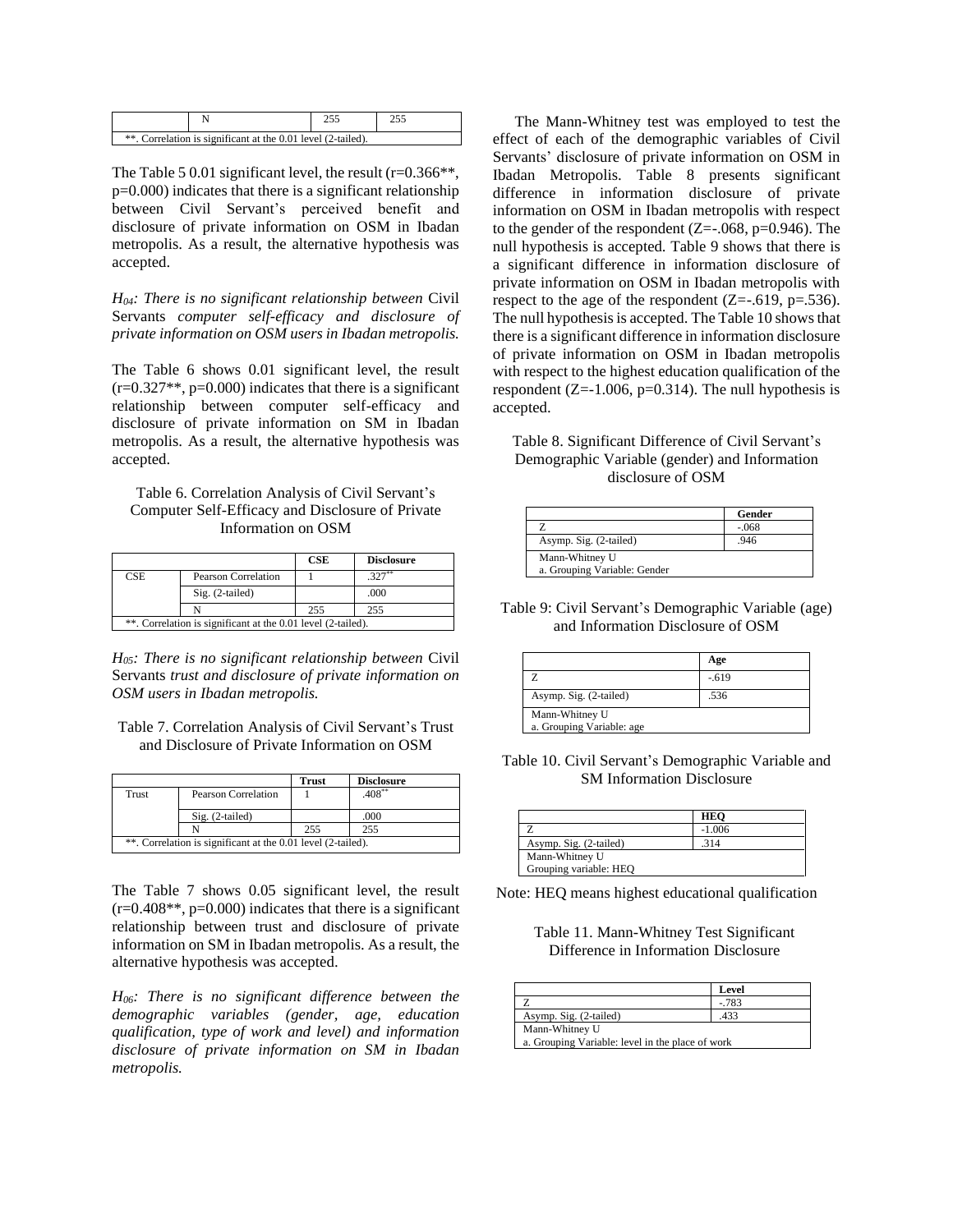Table 11 shows that there is a significant difference in information disclosure of private information on OSM in Ibadan metropolis with respect to the work level of the respondent  $(Z=-.783, p=0.433)$ . The null hypothesis is accepted.

#### **6.2. Summary of values**

The Table 12 shows a summary of the values of the hypotheses test, their significant values and decisions on the null hypotheses.

| Variables                                                                                                           | <b>Correlation</b><br>coefficient | <b>Significant</b><br>values | <b>Decision</b> |
|---------------------------------------------------------------------------------------------------------------------|-----------------------------------|------------------------------|-----------------|
| Awareness of privacy<br>and security on SM<br>and information<br>disclosure                                         | $0.388**$                         | 0.000                        | Reject          |
| Perceived risk and<br>disclosure of private<br>information on SM                                                    | $0.298**$                         | 0.000                        | Reject          |
| Perceived benefit and<br>disclosure of private<br>information on SM                                                 | $0.366**$                         | 0.000                        | Reject          |
| Computer self-efficacy<br>and disclosure of<br>private information on<br><b>SM</b>                                  | $0.327**$                         | 0.000                        | Reject          |
| Trust and disclosure<br>of private information<br>on SM                                                             | $0.408**$                         | 0.000                        | Reject          |
| Information disclosure<br>of private information<br>on SM with respect to<br>the gender.                            | $-0.068$                          | 0.946                        | Accept          |
| Information disclosure<br>of private information<br>on SM with respect to<br>the age                                | $-0.619$                          | 0.536                        | Accept          |
| Information disclosure<br>of private information<br>on SM with respect to<br>the highest education<br>qualification | $-1.006$                          | 0.314                        | Accept          |
| Information disclosure<br>of private information<br>on SM with respect to<br>the work level                         | $-0.783$                          | 0.433                        | Accept          |

Table 12. Summary of Hypotheses Test

# **6. Discussion**

*What factor influence disclosure of private information by OSM users in Ibadan metropolis?* From the result of this research question, it was found that perceived risk, perceived benefit, computer selfefficacy, trust and awareness can highly influence disclosure of private information this is in agreement with the results of [4] and [5]. [14] stated that users of OSM were aware of the exposure they face by disclosing their information on OSM but regarded it as nothing that will stop them from disclosing private information. Also, trust is a factor that exposes OSM users to disclose

their private information [9]. Some studies have shown that setting of privacy, have helped them in the disclosure of private information ([38]; [27]; [19]; [28]).

The findings of this hypothesis showed that there is a relationship between perceived risk and disclosure of private information signifying that the respondents were fully aware of the risk in disclosing their personal information.

### *H02: There is no significant relationship between perceived risk and disclosure of private information on OSM in Ibadan metropolis.*

The findings of this study contradict that of [29] who reported perceived risks did not have significant effect on disclosure of private information. [13] stated that perceived risks that were related to information disclosure were many and depends on the amount and type of information that is disclosed. [54] found that there is a positive relationship existing between OSM users' privacy concerns and their risk perceptions which support the findings of this research. The desire to be part of these new online communities seems to negate the awareness of risk and threats of over-disclosure of information on these platforms.

#### *H03: There is no significant relationship between perceived benefit and disclosure of private information on OSM users in Ibadan metropolis.*

The  $H_{03}$  showed that there is a relationship between perceived benefit and disclosure of private information on OSM meaning that the benefits of sharing personal information instigates the respondents to share their information not minding the risk attached to it which support [66]. They found that perceived benefits by users of OSM is moderately related to information disclosure, users felt that by providing their real identity, it will increase their chances of being properly identified and easily meet old/new friends and family members. [9] identified the following which can also be categorized under the perceived benefits as perceived ease of use and perceived usefulness as also affecting the disclosure of private information. The various forms of benefits have been confirmed to affect information disclosure; for example, social ties [5].

The benefits attributable to use of online social networks sites may overshadow the risks associated with it vis-a-vis the rational nature of human beings. Also the value of the benefit may far outweigh the experienced or expected risks that they have been exposed to. If the encountered or experienced risks are very small compared to exposed risks, it may still be an indicator that in the face of the exposed risks they can weather it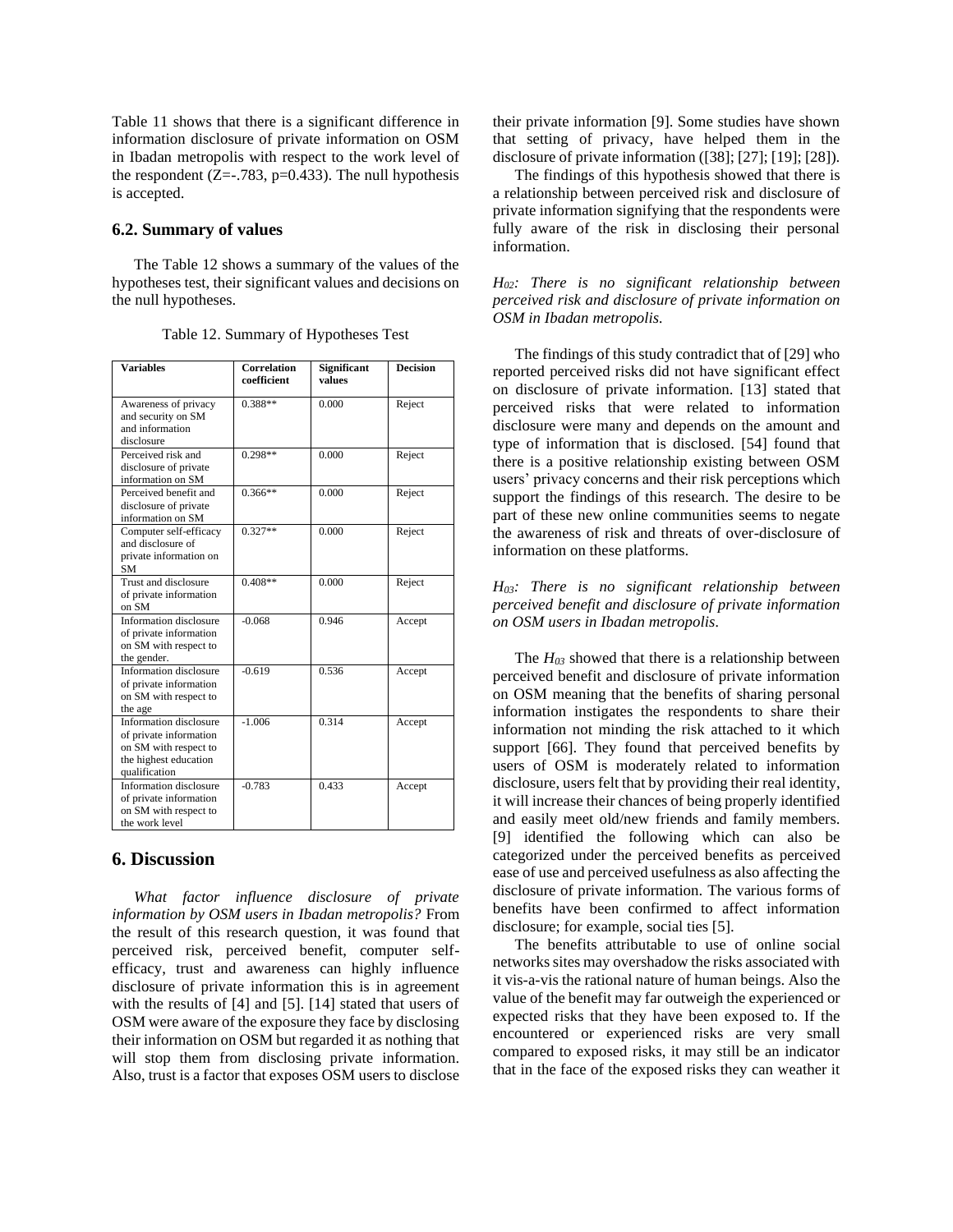successfully, so they may not see reasons why they should not disclose their information online.

*H04: There is no significant relationship between computer self-efficacy and disclosure of private information on SM in Ibadan metropolis.*

We found out that *H<sup>04</sup>* have relationship between computer self-efficacy and disclosure of private information which means that majority of the respondents were computer literate and they were aware of the privacy and security setting of the computer devices, therefore they can make use of the settings to either disclose or not their personal information. [67], findings indicates that individuals who assess themselves as being highly efficacious tend to look for positive outcomes from social media use, while those exhibiting low CSE were likely to expect unfavorable outcomes in disclosure of private information. The knowledge of computer in the area of setting of security features, updating, reading of security terms or installing anti-virus and other related means of circumventing risk will affect disclosure of information.

*H05: There is no significant relationship between trust and disclosure of private information on SM in Ibadan metropolis.*

There is a significant relationship between trust and disclosure of private information on SM meaning that the respondents trust social media security in order to protect their information from third party. However, they feel free to disclose their personal information which is contrary to [54], found that users' privacy concerns do not have a significant effect on their trust in the use of SNSs. [29] reported that trusting did not have significant effect on disclosure of private information.

Trust in terms of the security mechanisms put in place by the OSM will determine the level of private information to be disclosed [13]. [3] stated that users with high level of trust were more comfortable with intimate topics and so they disclose more personal information. [14] reported that though the users did not trust the platforms owner since it is a private organisation, yet they will still prefer to use it and give out their personal information. Researchers have reported that trust positively influence users' information disclosure [11], [12].

*H06: There is no significant difference between the demographic variables (gender, age, education qualification, type of work and level) and information disclosure of private information on SM in Ibadan metropolis.*

The null hypothesis was accepted which state that there is no significant difference between demographic variables and disclosure of private information contrary to some researchers. There is no difference between the male and female perspective of disclosure of private information meaning both genders do share their private information irrespective of their awareness about information disclosure, which contracts [65]. Their results indicated that gender does play a role in personal information disclosure with males more likely to disclose personal information than females in every category. From the result of the findings, all the age groups do share their personal information on social media. However, no particular age group is restricted to disclosing private information on SM. Educational qualification and level of work were not barriers to disclosing personal information on SM. Social demographic factors which some authors defined as individual difference have been pointed to affect disclosure of private information: gender ([11]; [32]; [33]; [34]); internet experiences [32] age [35]).

### **7. The Resultant Model**

The resultant model is the diagram showing the research framework with the results of the hypotheses.



Figure 2. Resultant Model

The arrows in Figure 2 shows illustrates the relationship between the variables of the study.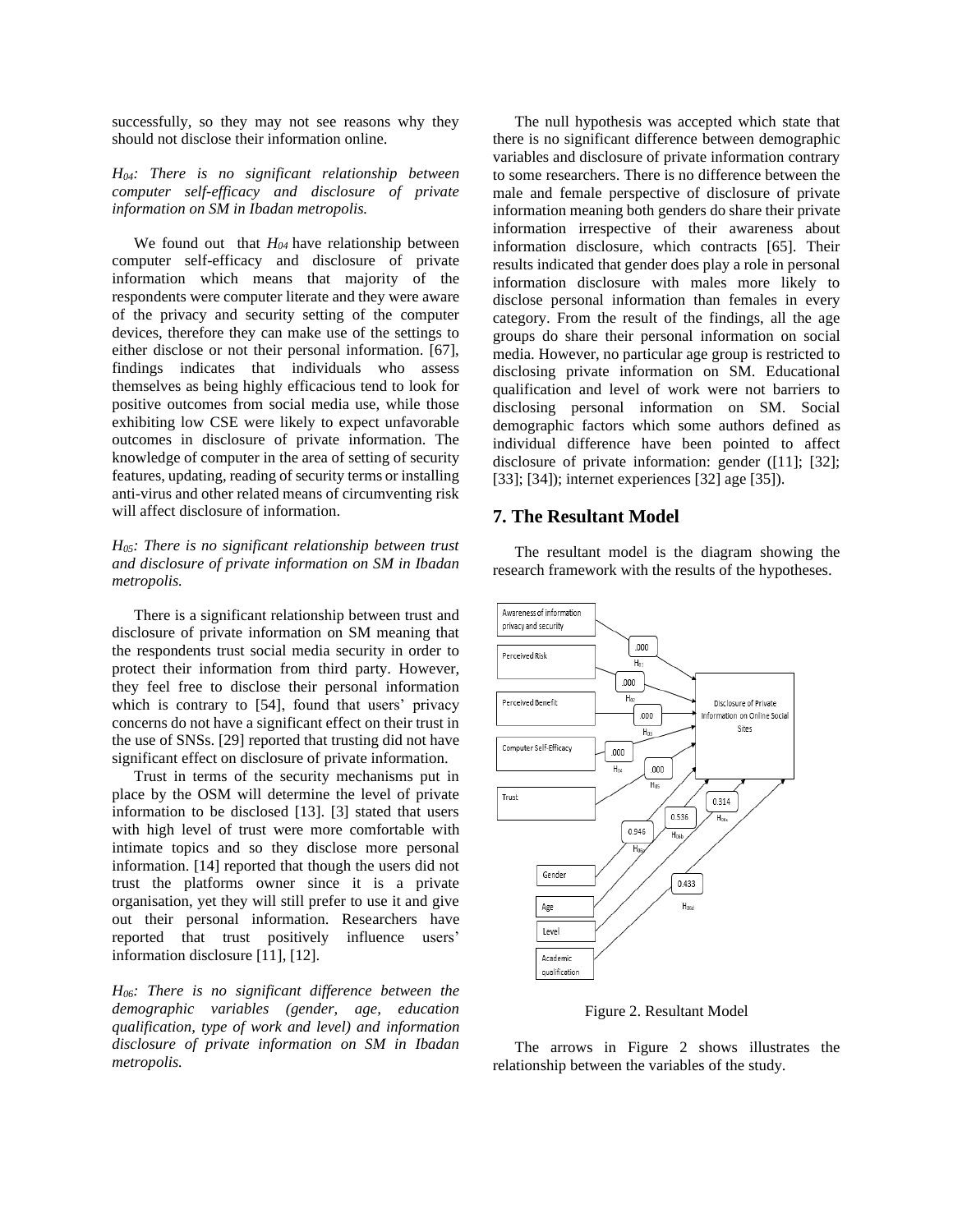## **8. Conclusion**

Our research study has been able to establish the influence of awareness, perceived risk, perceived benefit, computer self-efficacy, trust on disclosure of private information, while there is no significance difference between the demographic characteristics and their disclosure of private information on SM. A new model of factors that can affect information privacy and security among OSN users in Ibadan metropolis was also developed. The study was also able to combine and amend both social cognitive theory and social exchange theory to explain the outcome of users of OSNs in terms of their information privacy and security disclosure.

## **9. Reference**

[1] European Commission. (2010). European Textbook on Ethics in Research. Luxembourg: Publications Office of the European Union.

[2] Taddicken, M. (2014). The 'Privacy Paradox' in the Social Web: The Impact of Privacy Concerns, Individual Characteristics, and the Perceived Social Relevance on Different Forms of Self-Disclosure. Journal of Computer-Mediated Communication, Vol. 19, No 2, pp. 248- 273.

[3] Taddei, S. and Contena, B. (2013). Privacy, trust and control: Which relationships with online selfdisclosure? Computers in Human Behavior, Vol. 29, pp 821– 826. DOI:10.1016/j.chb.2012.11.022

[4] Stutzman, F., Vitak, J., Ellison, N. B., Gray, R., Lampe, C. (2012). Privacy in interactions: Exploring disclosure and social capital in Facebook. In Breslin, J. (Ed.), Proceedings of the 8th International AAAI Conference on Weblogs and Social Media. Palo Alto, CA: AAAI Press. 330–337.

[5] Krasnova, H., Spiekermann, S., Koroleva, K., and Hildebrand, T. (2010). Online social networks: why we disclose. Journal of Information Technology. 25 (2), 109-125.

[6] Ellison, N.B., Steinfeld, C., and Lampe, C. (2007). The benefits of facebook friends: exploring the relationship between college students' use of online social networks and capital. Journal of Computer-Mediated Communication Vol. 12 No 4. http://jcmc.indiana.edu/vo112/issue4/ellison.html. (Access Date: 20 December 2021).

[7] Stutzman, F. (2006). An evaluation of identity-sharing behavior in social network communities. International Digital and Media Arts Journal. http://www.units.muohio.edu/cod econference/papers/papers/stutzman\_track5.pdf. (Access Date : 19 December 2021).

[8] Hui, K. L., Tan, B. C., and Goh, C. Y. (2006). Online information disclosure: Motivators and measurements. ACM Transactions on Internet Technology (TOIT), Vol. 6 No 4, pp. 415-441.

[9] Elmi, A. H., Iahad, N. A. and Ahmed, A.A. (2012). Factors influence self-disclosure amount in social networking sites (SMs). Journal of Information Systems Research and Innovation, 2(Dec. special issue) pp. 43-50. https://pdfs.sema nticscholar.org/37d8/bc81b2b92499d89316580fedd4e8a6da0 20c. pdf. (Access Date: 12 August 2021).

[10] Beldad, A., De Jong, M., and Steehouder, M. (2010). How shall I trust the faceless and the intangible? A literature review on the antecedents of online trust. Computers in Human Behavior, Vol. 26 No 5, pp. 857-869.

[11] Fogel, J. and Nehmad, E. (2009). Internet social network communities: risk taking, trust, and privacy concerns. Computer in Human Behaviour, Vol, 25, pp. 152-160.

[12] Mesch, G. S. (2012). Is online trust and trust in social institutions associated with online disclosure of identifiable information online. Computers in Human Behavior, 28 (4), 1471-1477[. DOI: 10.1016/j.chb.2012.03.010.](https://doi.org/10.1016/j.chb.2012.03.010)

[13] Beldad, A., De Jong, M., and Steehouder, M. (2011). A comprehensive theoretical framework for personal information-related behaviors on the internet. The Information Society, Vol. 27 No 4, pp. 220-232.

[14] Ghamari, N. and Mellbin, L. (2015). Disclosing personal information to social networking site providers: the role of trust, risk and perceived benefits. Master thesis submitted to the Department of Business Studies, Upsala University. 62. http://www.diva-portal.org/smash/get/diva2:824050/FULL T E XT01.pdf. (Access Date: 15 August 2021).

[15] Van Dijk, J. (2012). The Network Society. SAGE Publications Limited.

[16] Lankton, N. K., McKnight, D., and Thatcher, J. B. (2012). The moderating effects of privacy restrictiveness and experience on trusting beliefs and habit: An empirical test of intention to continue using a social networking website. https://www.researchgate.net/publication/313535146\_The\_m oderating\_effects\_of\_privacy\_restrictiveness\_and\_experience \_on\_trusting\_beliefs\_and\_habit\_An\_empirical\_test\_of\_intent ion\_to\_continue\_using\_a\_social\_networking\_website. (Acce ss Date: 17 August 2021).

[17] Joinson, A. N., Paine, C. B. (2007). Self-disclosure, privacy and the internet.In Joinson, A. N., McKenna, K. Y. A., Postmes, T., Reips, U.-D.(Eds.), Oxford handbook of internet psychology. (237–252). Oxford University Press.

[18] Walther, J. B. (2011). Introduction to privacy online.In Trepte, S., Reinecke, L. (Eds.), Privacy online: Perspectives on privacy and self-disclosure in the social web (3–7). Berlin, Germany: Springer.

[19] Christofides, E., Muise, A. and Desmarais, S. (2009). Information disclosure and control on Facebook: Were they two sides of the same coin or different processes? Cyberpsychology and Behavior, Vol. 12 No 3, pp 341–345. DOI: 10.1089/cpb.2008.0226.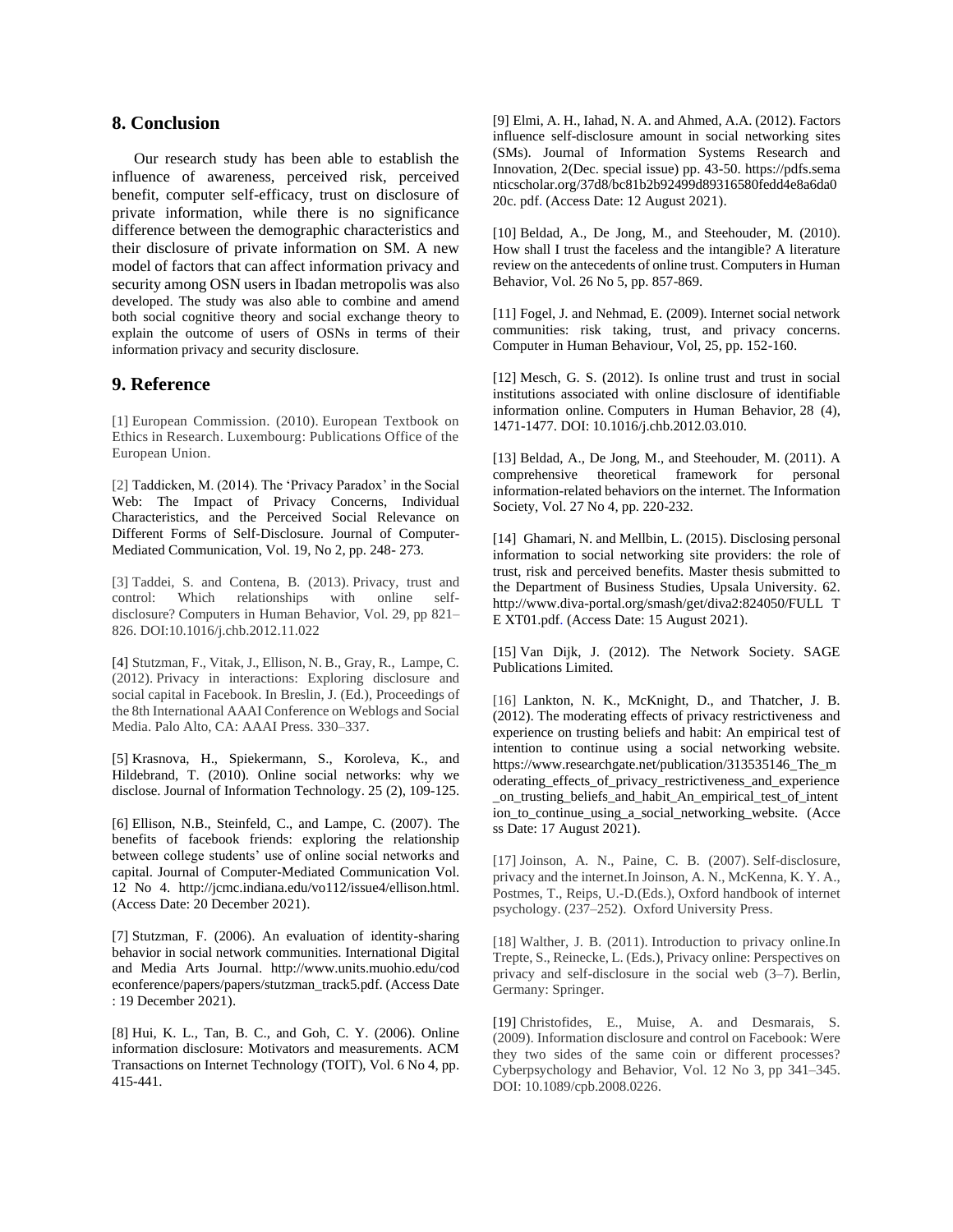[20] Boyd, D. (2009). Why youth love social network sites: The role of networked publics in teenage social life. http://paper s.ssrn.com/sol3/papers.cfm?abstract\_id=1518924. (Access Date: 9 November 2021).

[21] De Souza, Z., and Dick, G. N. (2009). Disclosure of information by children in social networking—Not just a case of "you show me yours and I'll show you mine". International Journal of Information Management, 29 (4), 255-261.

[22] [Gibbs,](https://journals.sagepub.com/doi/10.1177/0093650205285368) J. L., [Ellison,](https://journals.sagepub.com/doi/10.1177/0093650205285368) N. B. & [Heino,](https://journals.sagepub.com/doi/10.1177/0093650205285368) R. D. (2006). Self-Presentation in Online Personals: The Role of Anticipated Future Interaction, Self-Disclosure, andPerceived Success in Internet Dating Communication Research 33(2):152-177, DOI: 10.1177/0093650 205285368.

[23] Staksrud, E. and Livingstone, S. (2009). Children and online risk. Information Communication and Society 12(3). DOI: 10.1080/13691180802635455.

[24] Kim, D. J., Ferrin, D. L. and Rao, H. R. (2008). A trustbased consumer decision-making model in electronic commerce: the role of trust, perceived risk, and their antecedents. Decision Support Systems, Vol. 44, pp. 544-564.

[25] Waters, S., and Ackerman, J. (2011). Exploring privacy management on Facebook: motivations and perceived consequences of voluntary disclosure. Journal of Computer‐ Mediated Communication, Vol. 17 No 1, pp. 101-115.

[26] Cespedes, F. V. and Smith, H. J. (2012). Database marketing: new rules for policy and practice. Sloan Management http://sloanreview.mit.edu/article/database-mar keting-new-rules-for-policy-and-practice/. (Access Date: 16 August 2021).

[27] Boyd, D. and Marwick, A. (2011). "Social steganography: Privacy in network publics". Paper presented at Annual Conference of the International Communication Association. http://www.danah.org/papers/2011/Steganograp hy-ICAVersion.pdf. (Access Date: 14 August 2021).

[28] Litt, E. (2013). Understanding social network site users' privacy tool use. Computers in Human Behavior, Vol. 29, pp. 1649–1656. DOI:10.1016/j.chb.2013.01.049.

[29] Koehorst, R. H. G. (2013). Personal information disclosure on online social networks: an empirical study on the predictors of adolescences; disclosure of personal information on Facebook. Master Thesis Report Communication Studies submitted to the department of Communication Studies University of Twente, Enschede. 40.

[30] Zorica, M. B., Biskupic, I. O., Ivanjko, T. and Spiranec, S. (2011). Students and Privacy in the Networked Environment. Mipro, 2011 Proceedings Of The 34th International Convention, 23-27 May 2011. 1090-1094.

[31] Nagy, J. and Pecho, P. S. (2009). Networks security. emerging security information, systems and technologies. Securware '09. Third International Conference on, 18-23 June 2009. 321-325.

[32] Yao, M. Z., and Zhang, J. (2008). Predicting user concerns about online privacy in Hongkong. Cyberpsychology and Behaviour, Vol. 11 No 6, pp 779–781.

[33] Thelwall, M. (2008). Social networks, gender, and friending: An analysis of MySpace member profiles. Journal of the American Society for Information Science and Technology, Vol. 59 No. 8, pp 1321–1330.

[34] Tufekci, Z. (2008). Grooming, gossip, facebook and myspace. Information Communication and Society, Vol. 11 No 4, pp 544 – 564.

[35] Rideout, V. J., Foehr, U. G. and Roberts, D. F. (2010). Generation M2: Media in the lives of 8- to 18-year-olds. Menlo Park, CA: Kaiser Family Foundation.

[36] Cong, L. (2007). Online chatters' self-marketing in cyberspace. CyperPsychology and Behavior, Vol. 10 No 1, pp. 131–132.

[37] Tan, X., Qin, L., Kim, Y. and Hsu, J. (2012). Impact of privacy concern in social networking web sites. Internet Research, Vol. 22 No 2 pp.211-233.

[38] Boyd, D. and Hargittai, E. (2010). Facebook privacy settings: Who cweres? First Monday, Vol. 15 No 8, pp 13- 20. http://www.uic.edu/htbin/cgiwrap/bin/ojs/index.php/fm/a rticle/view/ 3086/2589. (Access Date: 1 August 2021).

[39] Rusbult, C. E. (1983). Commitment and satisfaction in romantic associations: A test of the investment model. Journal of Experimental Social Psychology, 16, 172-186.

[40] Thibaut, J.W. and Kelley, H.H. (1959). The social psychology of groups. John Wiley and Sons, New York.

[41] Homans, G.C. (1958). Social behaviour as exchange. American Journal of Sociology. Vol, 63 pp. 597-606.

[42] Emerson, R.M. (1976). Social exchange theory. Annual Review of Sociology. Vol. 7, pp 335-362. htttp://annualre viewo fsociology/vol7.html. (Access Date: 29 October 2021).

[43] Encyclopedia of Public Relations (2013). Social exchange theory. thousand oaks: sage publications. http://ww w.credoreference.com/entry/sagepr/social\_exchange\_theory. (Access Date: 31 October 2021).

[44] West, R. and Turner, L. (2007). Introducing Communication Theory. McGraw Hill.186–7.17.

[45] Lambe, C. J., Wittmann, C. M. and Spekman, R. E. (2001). Social Exchange Theory and Research on Business-to-Business Relational Exchange. Journal of Business-to-Business Marketing. Vol. 8 No (3): 1–36. DOI:10.1300/J 033v08n03\_01.